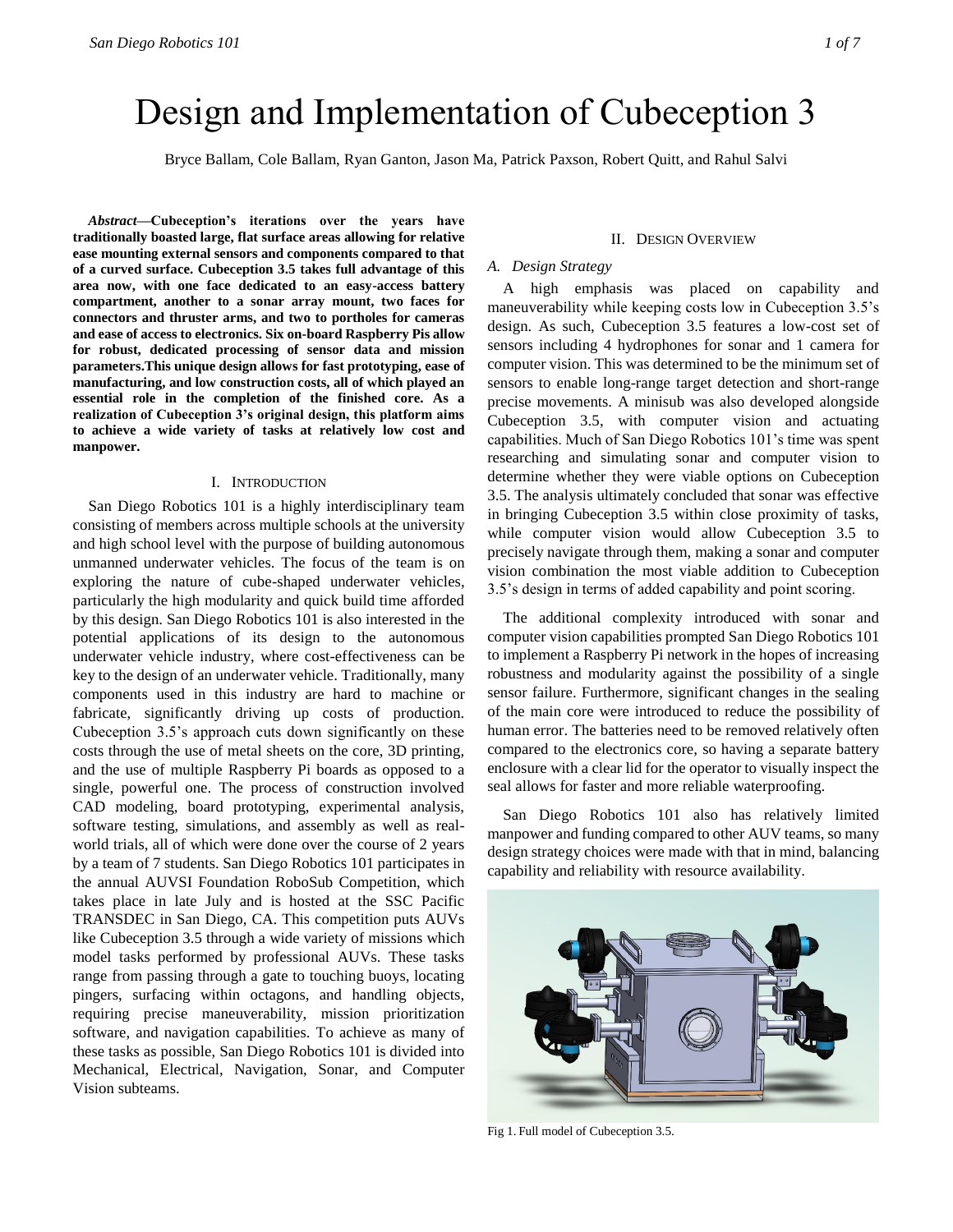# *B. Hardware Overview*

Cubeception 3.5's core is based off of Cubeception 3's core, with the same screw-fastened lid and portholes for cameras to see out of. The addition of a more maintainable battery enclosure makes Cubeception 3.5 a more robust and maintainable platform than ever before.



Fig 2. High level overview of Cubeception 3.5's hardware.

#### *C. Electronics Overview*

Cubeception 3.5's electrical hardware has been completely redesigned for this year. Each of the many custom circuit boards was designed in the EAGLE PCB design suite, then sent out for fabrication to a local PCBA manufacturing business. Many design considerations were made to effectively meet the requirements that were placed on Cubeception 3.5's design. The final result is an electrical subsystem that efficiently delivers power to and carries signals between the different parts of the robot. Having custom FPGA boards also allows for more sensor data throughput, further increasing the effectiveness of intensive software subsystems.

#### *D. Software Overview*

Cubeception 3.5's new distributed computation model improves the performance of each individual component and promotes high parallelism in its software functionality. The cluster of Raspberry Pi 2 computers onboard naturally allows many processes to be run at the same time, increasing the overall throughput and decreasing the latency of the system. Individual computers are given specialized tasks, creating clear divisions between responsibilities. Instead of a "tall" software stack with many processes built upon each other, Cubeception 3.5's stack is "wide", with many processes sharing information, but able to proceed with the loss of any individual machine.

# III. MECHANICAL DESIGN

#### *A. Thrusters*

Cubeception 3.5 features a major upgrade in thrusters over previous designs. One of the major issues in previous designs was the complexity and unreliability of maintaining 24 bilge pumps, which broke often and did not provide much thrust. When deciding on a new system to replace the previous 24 bilge pump system, VideoRay thrusters and Blue Robotics T-100 thrusters were the primary candidates. Both types of thrusters required a significantly greater amount of power,

although the VideoRay thrusters would require too much. Therefore, the best option was 8 T-100's with future plans of implementing the VideoRay thrusters as a main source of forward thrust. This system requires only a third of the number of motors from previous designs, and provides twice the amount of thrust, reducing complexity and increasing performance significantly.

# *B. External Mounting*

The PVC rectangular prismatic frame was removed from Cubeception 3.5, as it did not provide enough benefits to justify its continued use. Although this exposes the core and outer components to potential impacts, it also simplifies cable management for the robot, allows for easier maintenance of the thrusters, decreases drag during movement, and allows the motors to run with less interference against the sensors located on the core. Pylons will extend from the sides of the robot to house these Blue Robotics thrusters, away from the robot and each other.



Fig 3. Pylon mount for Blue Robotics T100 Thruster.



Fig 4. Alternate pylon mount for Blue Robotics T100 Thruster.

#### *C. Cube Core*

As an improvement over Cubeception 3's core design, Cubeception 3.5's core features greater ease of access to the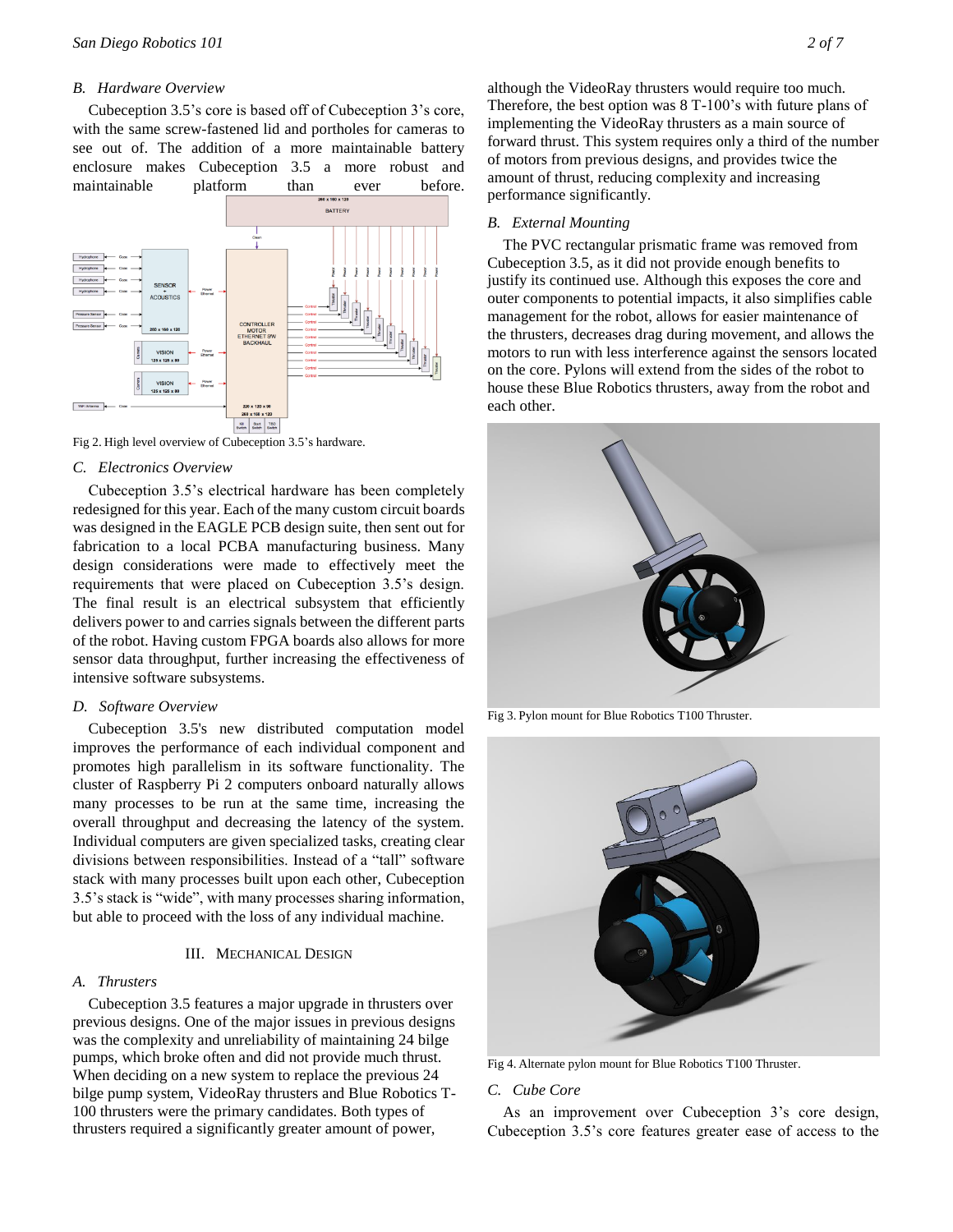batteries while improving the robustness of the seal by replacing threaded holes with latches. With the introduction of a separate battery box outfitted with these latches, the lifespan and reliability of the seal has increased greatly.

The two most appealing options for such an enclosure were two smaller enclosures on the side of the core or a large one integrated into the core. Although the two smaller enclosures offered a more even distribution of weight, the single integrated enclosure was easier to build and required fewer changes from Cubeception 2's core. More space was also available on the sides of the core for thruster mounting in the single enclosure design. This decision resulted in a trade-off involving slightly increased complexity in software for greatly reduced complexity in hardware.



Fig 5. Alternate design with two battery enclosures.



Fig 6. Cube core with integrated battery box on top.

# IV. ELECTRONICS DESIGN

# *A. Motor Driver Design*

To control each of the many outputs that must be driven on the vehicle, a motor driver shield board is used. The main IC in use to create the pulse-width modulation (PWM) outputs is a

MAX6696ATE. The board attaches to a Raspberry Pi and communicates with it over SPI. Software can command any of the 20 channels to produce a specific PWM signal. These signals are either available as singled-ended drive, as in the Raspberry Pi, or opto-isolated drive for use with the motors. This helps eliminate potential ground loop problems that can occur in large systems.



Fig 7. Layout of motor driver shield.

# *B. Power Distribution Board Design*

Efficiently supplying each subsystem with power is done by using a custom power distribution board. The design features several DC converters to take the 11.1V input from the batteries and create 5V, 3.3V, and 1.8V outputs. As the battery voltage is subject to dropping largely when multiple motors are in use, creating large fluctuations, the board splits power between "dirty" and "clean" sides. Dirty power may fluctuate greatly, but clean power is regulated to produce a steady voltage, ideal for sensitive electronics.

# *C. FPGA Shield Board Design*

To address the Raspberry Pi's lack of high throughput I/O, a custom FPGA shield board was designed. An FPGA was found to be the most suitable system because of its high configurability, making the shield a modular attachment to any Raspberry Pi. The card is capable of both input and output, so it is critical to both the sensor and sonar subsystems. The onboard Xilinx Artix-7 FPGA is programmed in VHDL using Xilinx tools and is more than powerful enough for each task to which it is assigned.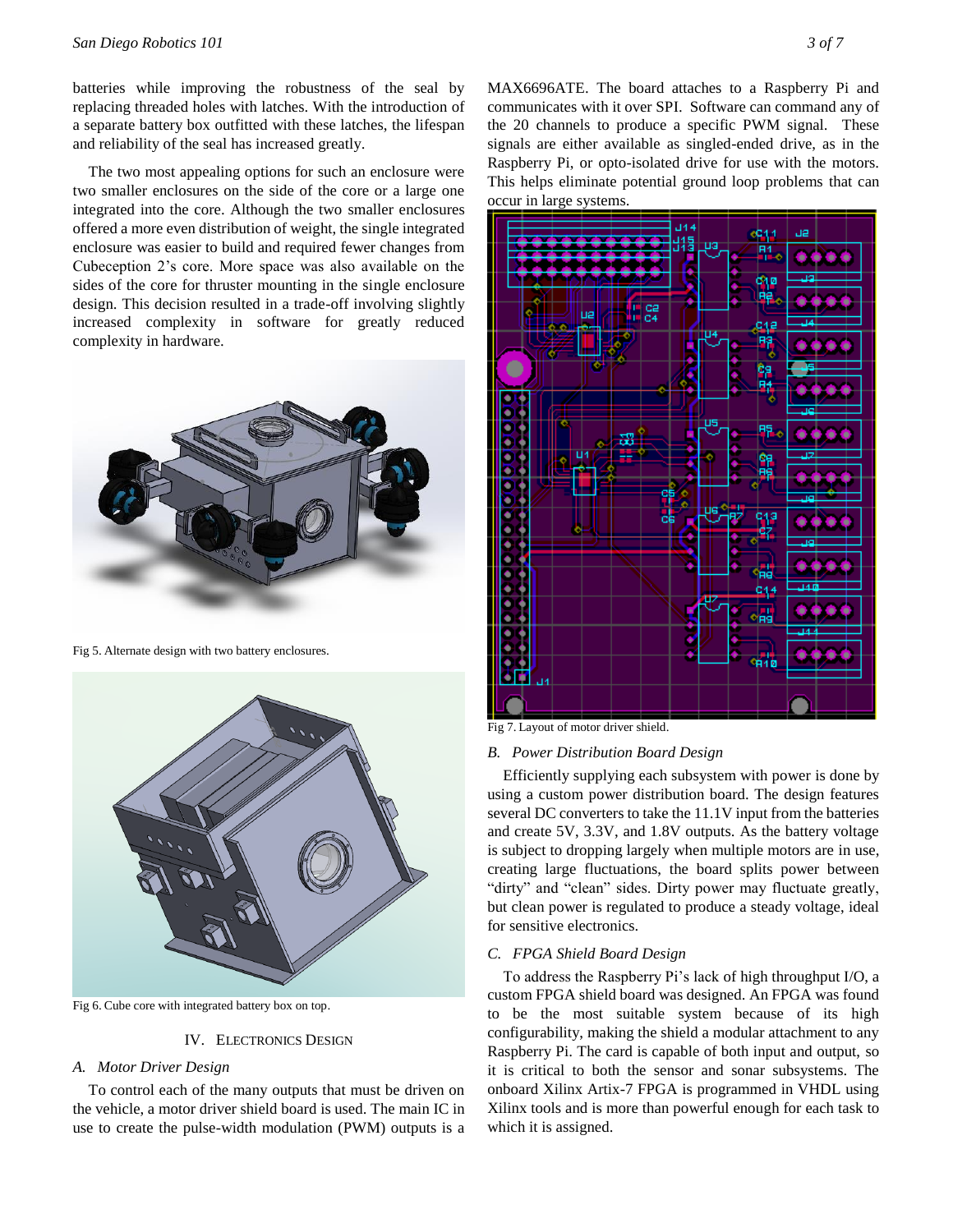# *D. Sensor Board Design*

Cubeception 3.5 features a custom circuit board for polling sensor data from its IMU and pressure sensors. The board has a total of nine STMicroelectronics LIS3DSH accelerometers, nine STMicroelectronics LIS3MDL magnetometers, and four InvenSense MPU3300 gyros, exploiting the advantages of multiple-sensor systems to great effect. Additionally, there are analog to digital converters for the Measurement Specialities UltraStable 300 pressure transducers on the vehicle. A Raspberry Pi is incapable of the I/O throughput necessary to read all the sensors in reasonable time, so the FPGA shield card is incorporated with the sensor board. The FPGA is able to read each sensor while the Raspberry Pi processes the data for other subsystems to consume, resulting in a fast and effective sensing system.

#### *E. Sonar Board Design*

To produce sonar pings and listen for their return, Cubeception 3.5 employs 4 Aquarian Audio H1C hydrophones and a specialized circuit card. The PCB turns a digital ping signal into analog output, specifically a gated 15Vp-p 200 kHz sine wave to drive the hydrophones. In addition, the card listens to the analog input from the hydrophone and converts it to a digital signal for further processing, using a quadrature detection method popular in radio system. Both pathways are bandpass filtered to eliminate undesirable noise introduced by the mechanical systems. Switching TX to RX is designed to happen extremely rapidly, to allow each hydrophone to act as both a sender and a receiver. This means that each hydrophone can send out a ping and immediately listen for responses.

# V. SOFTWARE DESIGN

# *A. Sensor Data*

Cubeception 3.5 has several on-board pressure and inertial sensors. The data from these sensors is filtered and processed to create an accurate representation of the vehicle's position and orientation. To reduce noise in IMU readings, several identical sensors are placed in close proximity. The individual signals are then averaged together to produce a final signal with less overall noise.

The data from the 9-axis IMU is fused together using an unscented Kalman filter to produce an estimate of the vehicle's orientation and velocity. Internally, quaternions are used for the orientation representation to prevent gimbal lock; however, a simple conversion in to yaw-pitch-roll format is used in monitoring software because it is more human-readable.

The depth of the vehicle is calculated using two pressure sensors. The sensors are mounted opposite each other on the vehicle such that when the vehicle rotates without changing depth, one sensor reads an increasing pressure while the other sees a decrease in pressure. This setup allows for a stable depth regardless of orientation.

# *B. Sensor Calibration*

Sensor calibration consists of measuring an offset in the output of each sensor then correcting against this. A special case is magnetometer calibration where nearby metal objects can cause an output that is scaled and shifted. To handle this, the magnetometer output is found as the vehicle rotates, then scaled back to a normal level.

#### *C. Networking*

Cubeception 3.5 uses a distributed shared memory(DSM) architecture to facilitate communication between the various subsystems on board. A server process is created at startup for each processing node in the system. Other processes running on the same node can request a shared memory buffer and then access it normally. In the background, the server process will synchronize the buffer with other nodes. Additionally, the server will update local copies of remote buffers with new information as it is received. From the perspective of the client, complex networking has been replaced with simple operations on local data. This separation of complexity allows for faster development and easier debugging.

 The implementation of the DSM software has been improved in several key areas. A new triple-buffered lock-free approach to updates allows clients present new information to the server without blocking. Reading new information has also been made into a non-blocking operation. These new methods allow for better real-time scheduling because the time taken per operation is much more consistent. A performance boost has also been attained by improving the cache performance of the DSM software by moving the most frequently accessed data into contiguous structures.



Fig 8. Cubeception 3 network layout.

#### *D. Raspberry Pi Imaging*

Cubeception 3.5's distributed computing introduced a new challenge for maintainability. Ideally, replacing an individual board in the system does not disturb the other boards. Additionally, replacements should be fast to set up and not require specialized instructions. To meet these needs, a solution was devised using both hardware and software methods. Each board is initially loaded with the same disk image on a microSD card. Specialized GPIO inputs are given to the Raspberry Pi at startup. A setup script then runs on the Raspberry Pi, recognizing these inputs and initializing the appropriate services and setting a static IP address and hostname. Setting the IP address of the board based on its role means that minimal changes are necessary on the other boards to incorporate a replacement. In addition, SSH can be used over Wi-Fi to remotely debug and interface with each Raspberry Pi.

#### *E. Logging*

A focus on logging was placed on this year's software design.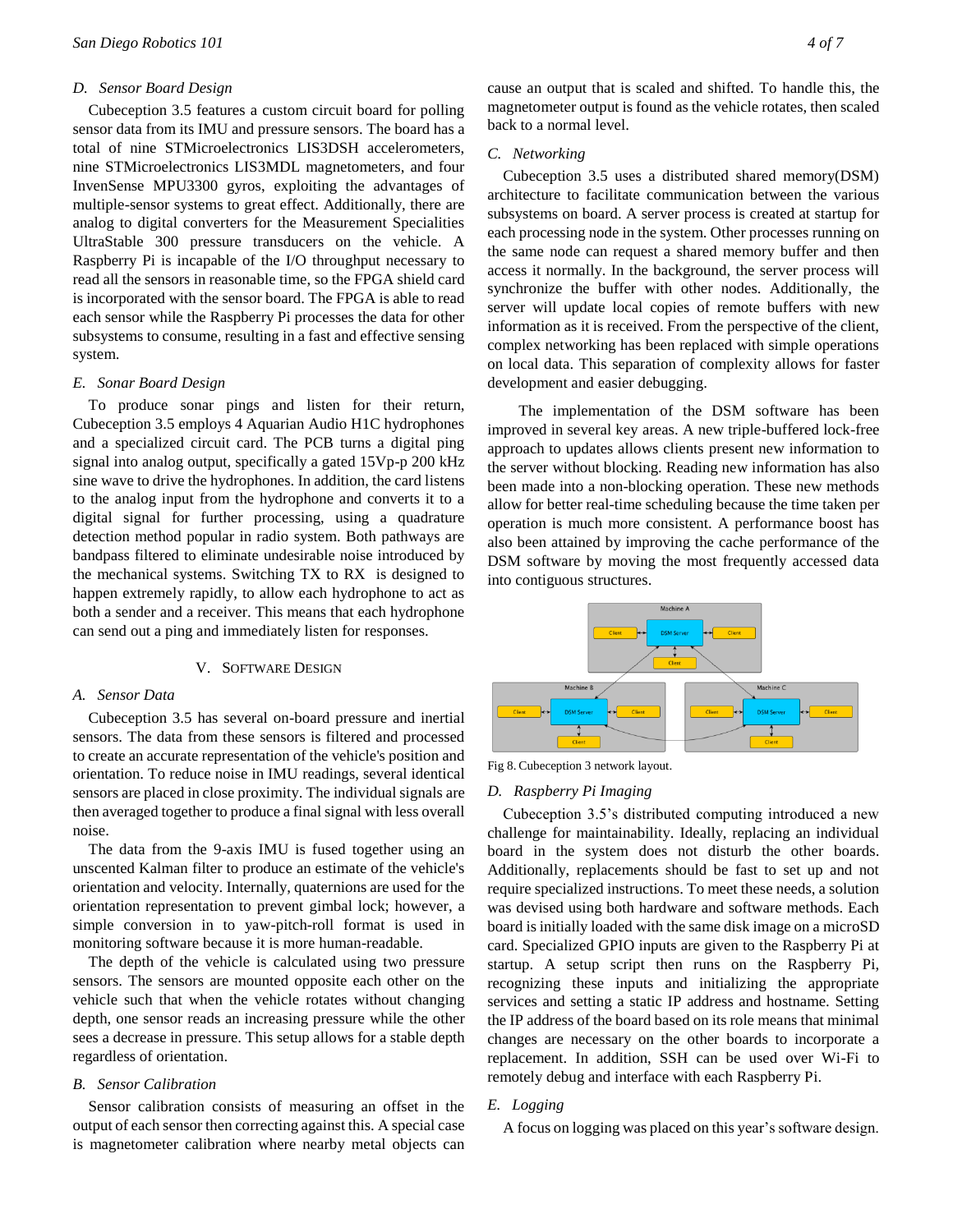In the past, only processed data was logged, limiting the potential uses of the data. Cubeception 3.5's logging backend this year heavily leverages the distributed shared memory system to log all data, raw and processed, to local files and over the network. Raw data can be fed back through the processing pipeline to test new algorithms and find potential issues. This processed data can be plotted in real time for visualization and error identification.

# *F. Navigation*

Cubeception 3.5 has control over all six degrees of freedom, and the software controlling it attempts to make optimal use of this fact. Compensation for buoyancy combined with the input from the sensor and sonar subsystems allows the vehicle to maneuver nearly identically in any orientation. Utilizing this, higher level programs can give a simple representation of complex paths to the controller process and have it calculate the appropriate propulsion system outputs. This level of abstraction makes it easier to develop the software for individual tasks in the pool. To further assist this goal, the vehicle can use dead reckoning to attempt to find various waypoints within the pool. From these waypoints, specialized software for a task can take over, giving more precise movement commands.



Fig 9. Sample velocity over time curves for a motion profile. This demonstrates smooth acceleration and deceleration.



Fig 10. Another velocity over time curve for a motion profile.

To integrate the new physical motor layout on Cubeception 3.5, a new set of kinematic equations defining the robot's

motion were derived. The focus of this work was to enhance the predictability of the system without environmental sensor intervention. Forces and torques that act on the robot can be estimated using knowledge of Cubeception 3.5's geometry and motor outputs. This precise physical model, combined with sensor inputs, allows Cubeception 3.5 to maintain a controllable state-feedback system.

# *G. Computer Vision*

Cubeception 3.5's vision software utilizes a 5 megapixel Raspberry Pi camera connected to a Raspberry Pi 2 running OpenCV. Cubeception 3.5's modular design allows for a distinct separation of tasks. Since processing the images in real time is resource intensive, having the computer vision systems separate from the rest of the robot yields resources elsewhere for smooth operation. Due to the fault-tolerant nature of using the distributed shared memory architecture, Cubeception 3.5's other processes can continue to function without the vision system in case of an emergency.

Because the water is translucent, Cubeception 3.5 only uses computer vision as a short range maneuvering method. It is not used for long-range navigation, as many visual cues are not consistently discernible at range.

A forward-facing camera allows for detection of objects directly in front of Cubeception 3.5. The computer vision algorithm on this camera begins by averaging all the pixels to determine the hue of the background water in the image. This dynamic color-determining algorithm allows for objects in the frame to be isolated and categorized. They are put through a shape recognition algorithm to determine whether they are buoys, gates, or not of interest. From there, a contour-detection algorithm and trigonometric calculations yield how far and in which direction the objects are so Cubeception 3.5 can maneuver in an appropriate manner.

# *H. Sonar*

Utilizing the sonar board and FPGA shield board, Cubeception 3.5 is capable of performing both active and passive sonar by profiling receiving signals on all 4 hydrophones, extracting peaks, and calculating time differences.

From there, the received times are used to create ellipses representing possible object locations. Target headings and distances can be determined from the intersections of these ellipses, and this data can be used to supplement navigation between mission elements or find pingers.

#### VI. SECONDARY VEHICLE

#### *A. Mechanical Design*

The minisub is designed to fit the required components in a small space and place the motors in optimal positions. The electronics are placed in a tube at the top of the sub. Motors are placed beside and beneath the tube. The minisub tube is made of acrylic with an aluminium back cap, while most of the assembly is made of aluminium. The mounting hardware is mostly from Actobotics, with a custom adapter plate to mount the tube and position the motors in the correct place. The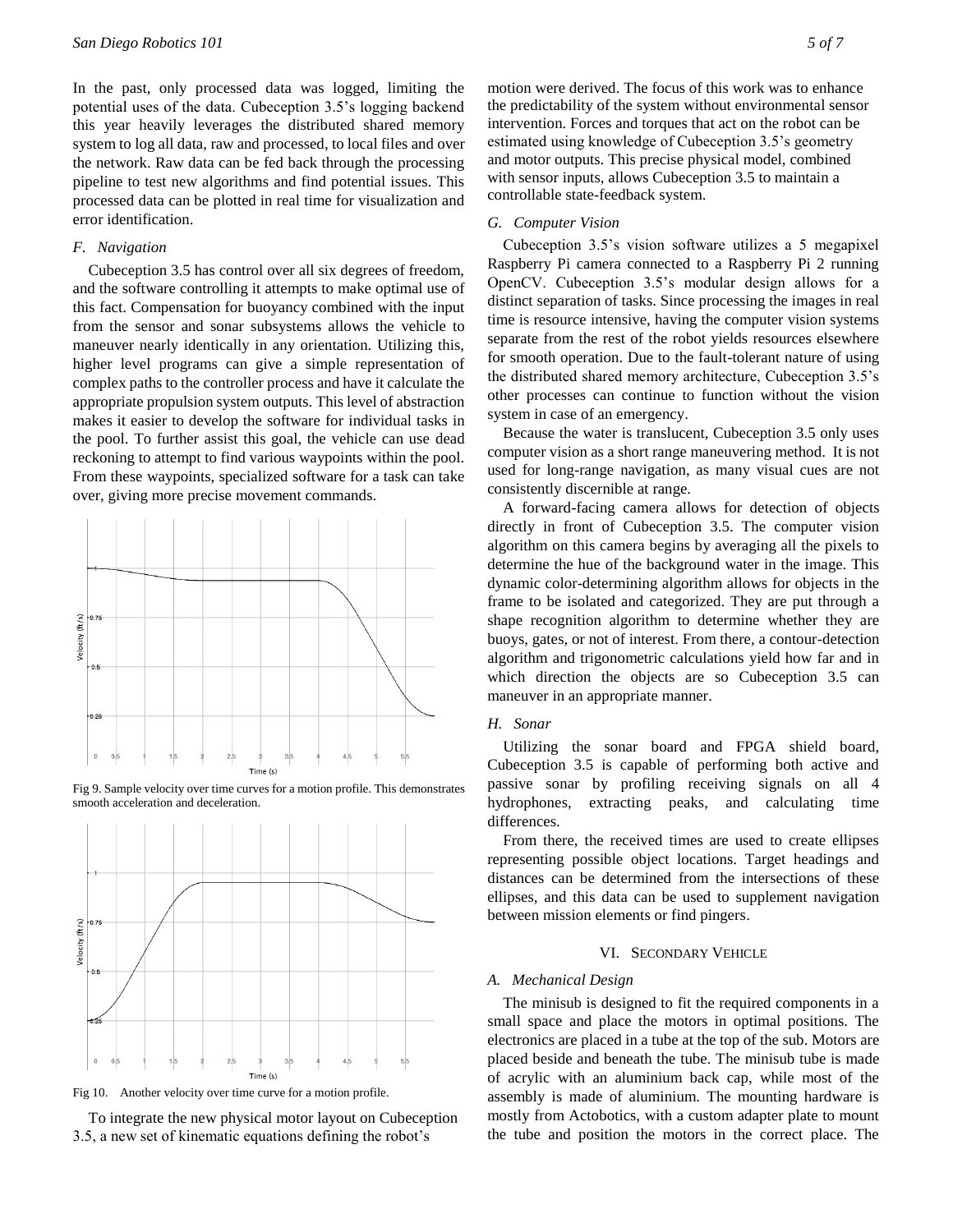vertical tube used for mounting the bottom motors is filled with lead fishing weights to act as a ballast and to reach the desired buoyancy.



Fig 11. Minisub mechanical layout.

#### *B. Propulsion*

The minisub is powered by four T100 thrusters from BlueRobotics. Two of these thrusters are located on the sides of the tube and are used for forward propulsion. The other two thrusters are mounted on the bottom and are used to maintain depth. The pairs of thrusters are counter-rotating to keep the sub pointing straight.



Fig 12. Thruster efficiency of T100.

# *C. Electronics*

Two custom PCBs are held in the minisub's waterproof acrylic tube. One controls the minisub's power, and the other holds the digital components. The power board contains the ESCs that are used to power the motors. The logic board converts the voltage to 5v so our components can run. These components are a Teensy 3.2, a Raspberry Pi Zero, a Bluetooth radio, servo mounted camera, and an IMU. All components are socketed and thus are removable. There are also labelled status LEDs to indicate the status of the sub, even when the radio is unreachable. Our minisub is powered by a 3 cell LiPo battery with a 4000mAh capacity. This gives the minisub enough power to run for approximately 2-4 hours.



Fig 13. Custom PCB for minisub.

#### *D. Software*

The Teensy acts as a motor controller and sensor monitor. It takes short commands as an input through UART, and is capable of moving the minisub in all directions, setting a delay between actions, adjusting the vertical motor speed used for hovering, changing the position of the camera, or stopping all movement and surfacing. The software controls the depth by varying the level of thrust to achieve a set target depth. The Teensy also monitors the battery voltage and will surface and ignore all commands if the battery output voltage drops below 9.6V.

The Pi Zero sends commands to the Teensy based on images it takes through the camera unit. Along with controlling the minisub through commands sent to the Teensy, the Pi Zero keeps a log of all sensor input sent from the Teensy, along with all the pictures taken. The pictures taken are interpreted using Python's OpenCV module, which allows for basic color recognition and blob detection.

#### VII. EXPERIMENTAL RESULTS

#### *A. Sonar Simulations*

After experimenting with various hydrophone array setups in Matlab and Python simulations, the sonar subteam found that arranging three hydrophones in a linear fashion and one hydrophone offset at a right angle from the middle hydrophone allowed for reasonably accurate resolution of target headings and distances in 3D space. The obtained data suggested that sonar is best used as a way to move close enough to mission elements so that Cubeception 3.5's onboard cameras could detect colors and features more accurately. The current model is accurate at determining one dimension of the target's location better than others, so strategic placing of the hydrophone array on the vehicle allows for exceptional depth detection. After target location resolution, the type of mission involved can then be guessed based on the depth it is located at.

Initially, the sonar subteam created simulations where the simulation would calculate a grid of times for objects placed in the field of view, comparing each of those times to program input to see if an object could possibly be in that location.